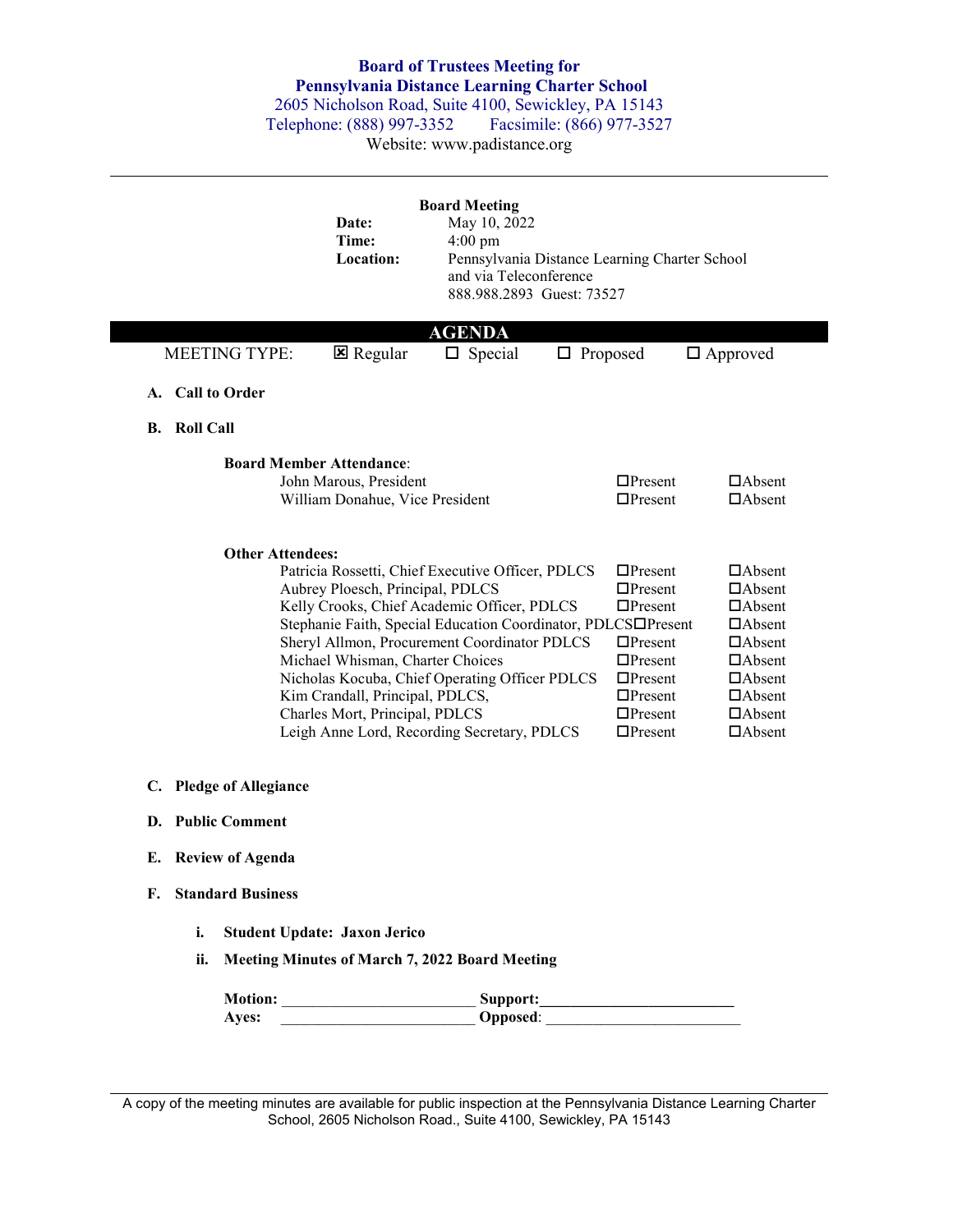| iii. State of the School Report                    |          |
|----------------------------------------------------|----------|
|                                                    |          |
|                                                    | Opposed: |
| iv. Financial Report                               |          |
|                                                    |          |
|                                                    |          |
|                                                    | Opposed: |
| <b>Bonus Recommendation</b><br>$V_{\bullet}$       |          |
|                                                    |          |
| Ayes: $\qquad \qquad$                              | Opposed: |
| G. NEW BUSINESS                                    |          |
| i. SY 2022-2023 Board Appointments                 |          |
|                                                    |          |
|                                                    |          |
| Ayes: $\qquad \qquad$                              | Opposed: |
| ii. SY2022-2023 Board Meeting Dates                |          |
| Motion:                                            |          |
| Ayes: $\qquad \qquad$                              | Opposed: |
| iii. 2022-2023 Draft Budget                        |          |
|                                                    |          |
| Ayes:                                              | Opposed: |
|                                                    |          |
| iv. Strategic Plan Update                          |          |
|                                                    |          |
| Ayes: $\qquad \qquad$                              | Opposed: |
| v. Comprehensive School Improvement Plan 2022-2025 |          |
|                                                    |          |
| <b>Motion:</b><br>Ayes:                            | Opposed: |
|                                                    |          |
| vi. 2022-2023 Continuous School Improvement Update |          |
|                                                    | Support: |
| Ayes:                                              | Opposed: |

A copy of the meeting minutes are available for public inspection at the Pennsylvania Distance Learning Charter School, 2605 Nicholson Road., Suite 4100, Sewickley, PA 15143